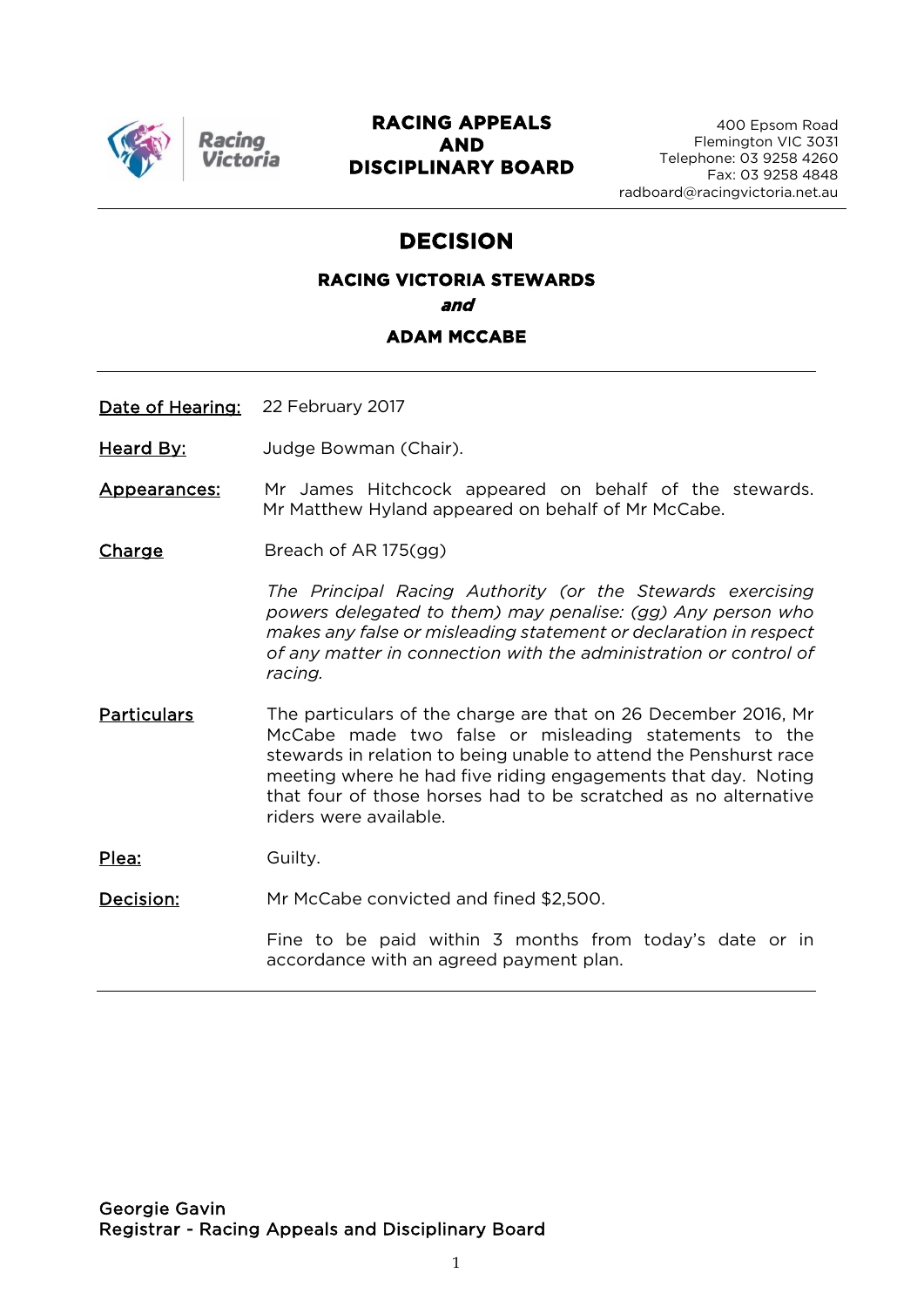# **TRANSCRIPT OF PROCEEDINGS**

## **RACING APPEALS AND DISCIPLINARY BOARD**

\_\_\_\_\_\_\_\_\_\_\_\_\_\_\_\_\_\_\_\_\_\_\_\_\_\_\_\_\_\_\_\_\_\_\_\_\_\_\_\_\_\_\_\_\_\_\_\_\_\_\_\_\_\_\_\_\_\_\_\_\_\_\_

#### **HIS HONOUR JUDGE J. BOWMAN, Chairman**

#### **EXTRACT OF PROCEEDINGS**

**DECISION**

#### **RACING VICTORIA STEWARDS**

**and** 

**ADAM McCABE**

#### **RACING VICTORIA CENTRE, FLEMINGTON**

#### **WEDNESDAY, 22 FEBRUARY 2017**

MR J. HITCHCOCK appeared on behalf of the RVL Stewards

MR M. HYLAND appeared on behalf of Mr A. McCabe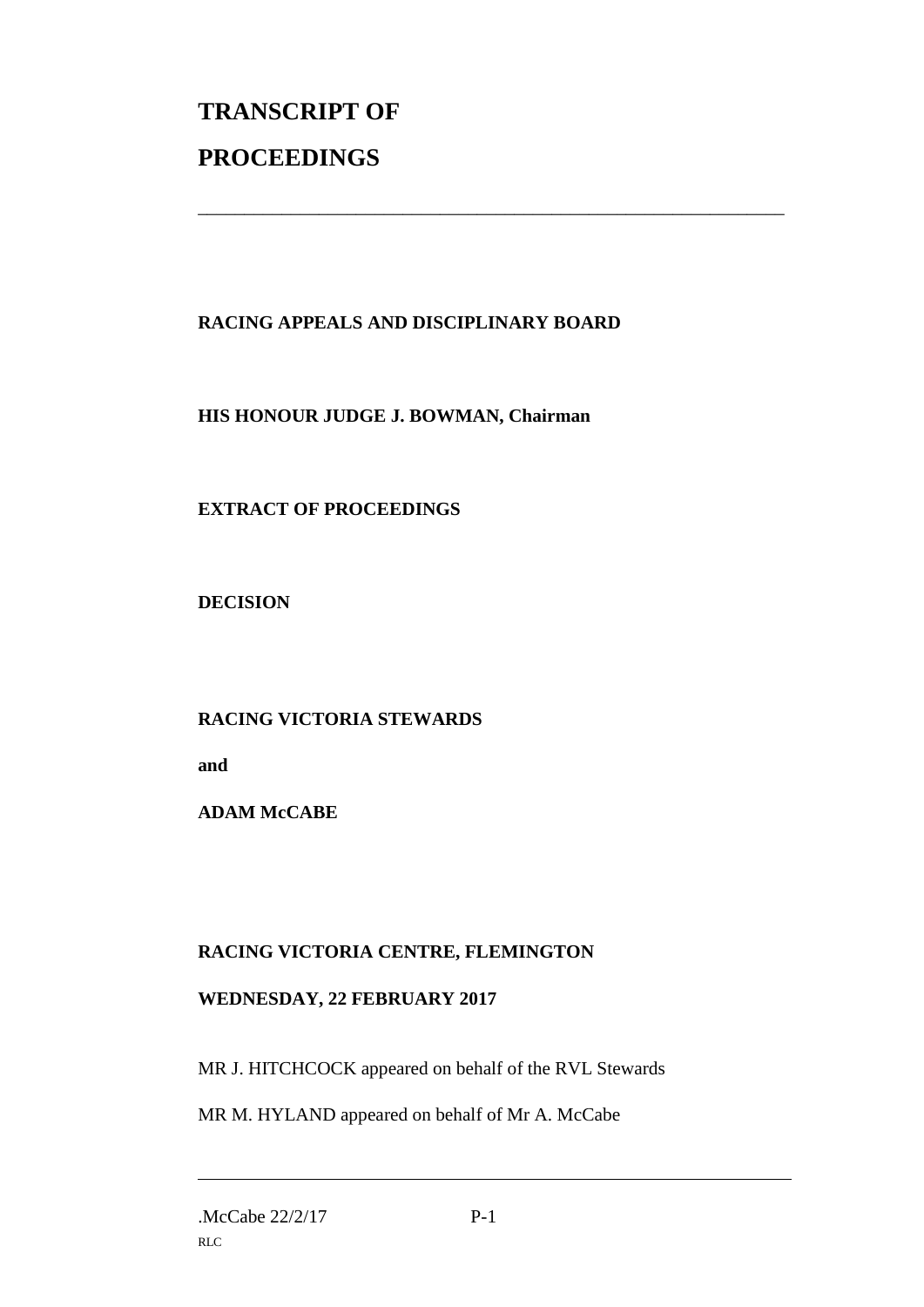CHAIRMAN: Mr Adam McCabe, you have pleaded guilty to a charge of breaching AR 175(gg), in that you made two false or misleading statements in respect of a matter in connection with the administration of racing.

On Boxing Day, 26 December 2016, there were races at Penshurst. You had five rides there. At approximately 12.21 pm, when you were on your way to Penshurst and at Geelong, you telephoned the racecourse and spoke to Mr Hitchcock, who was the Chairman of the Stewards conducting the meeting that day. The essence of the conversation was that you said that your partner who was pregnant had collapsed and was at the hospital, so you had turned around and you were heading there. Mr Hitchcock advised you that this was okay, but three or four horses, which turned out to be four, would have to be scratched and he would need some confirmation from the hospital. You said you would obtain something in writing.

You then seemed to have done little or nothing about supplying this. The Stewards tried to text message or ring you but apparently you had changed your email address. In any event, when interviewed again on 18 January 2017, you stated that you would not be able to get a doctor's certificate because by the time that you got back, your partner had been discharged and at home. You still maintained that she had been admitted to hospital. Ultimately your version of this story changed, to the effect that she had not been at the hospital but to a doctor's clinic. Finally, you admitted to it being no visit to the hospital or to the doctor on that day, that it had occurred on a day earlier, but you claimed that your partner had also been unwell on Boxing Day.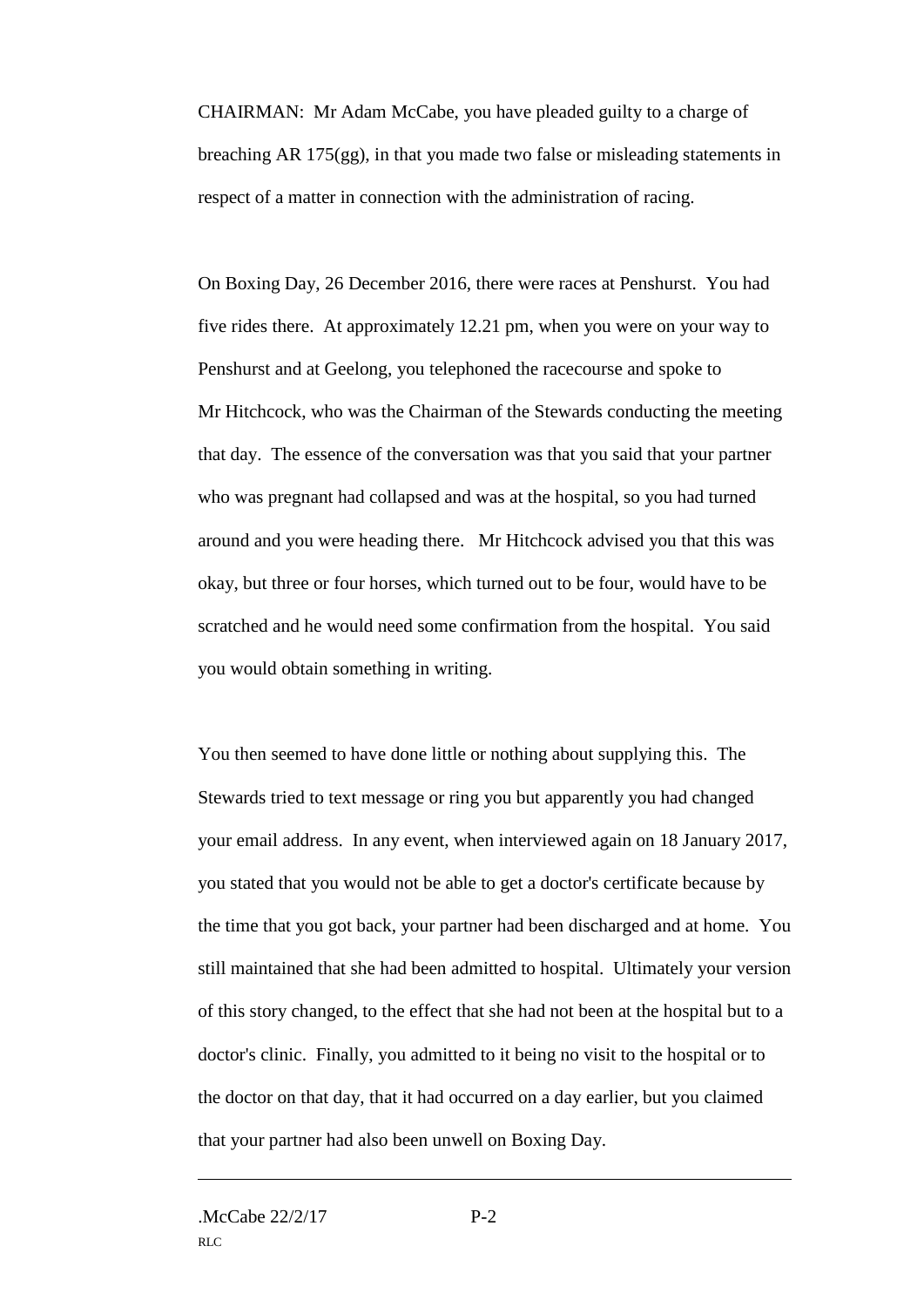You were interviewed again on 19 January 2017. You had received some assistance from Mr Matthew Hyland, who is representing you here today. Both of the interviews were conducted in Melbourne. You admitted that the whole collapse in hospital story had been false and you stated that you panicked. You had been having a lot of difficulties, including with weight. Indeed, you have since been suspended for a month for testing positive to a diuretic, the second time you have been suspended for such an offence. The knowledge of this was hanging over you, and that you had probably tested positive was also playing on your mind. You had been sweating at the races, there were some problems at home, and you were sweating in the car when driving to Penshurst. So you panicked, made the call and turned around.

I accept that you were under considerable pressure at the time of this offence. You made a serious error and unfortunately persisted with it. Making two false statements to the stewards is a serious offence. I appreciate that at the second interview, you ultimately virtually tapped the mat, if I can use that phrase. As a result of your not going to Penshurst, four horses had to be scratched, doubtless causing a lot of disappointment and annoyance to the connections. Various owners probably had their day ruined.

General deterrence is an important sentencing consideration. This sort of behaviour is bad for the image of racing and must be discouraged. Specific deterrence is also relevant. You persisted with the false story until it became inevitable and apparent that you would be caught out.